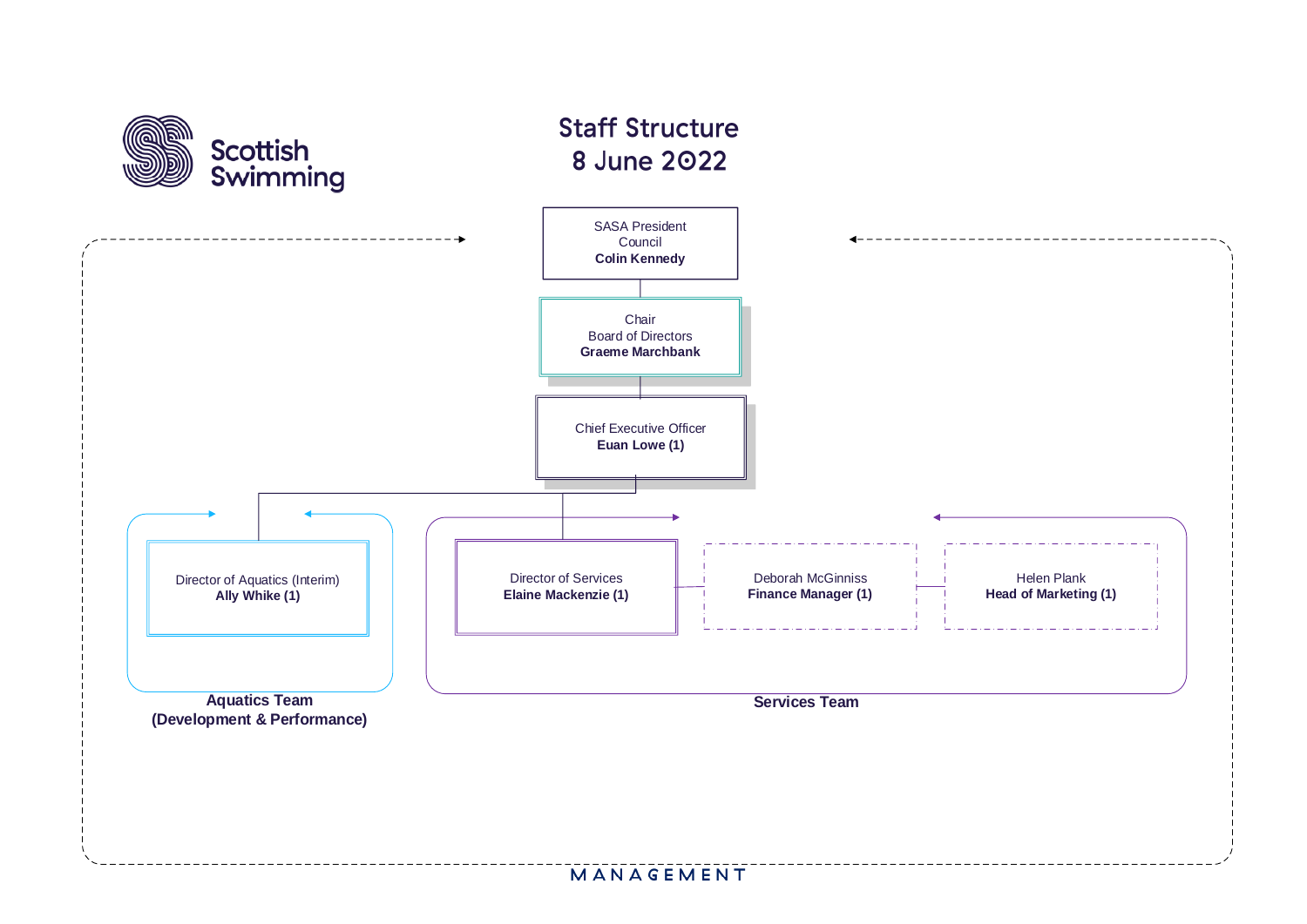

(Development & Performance)